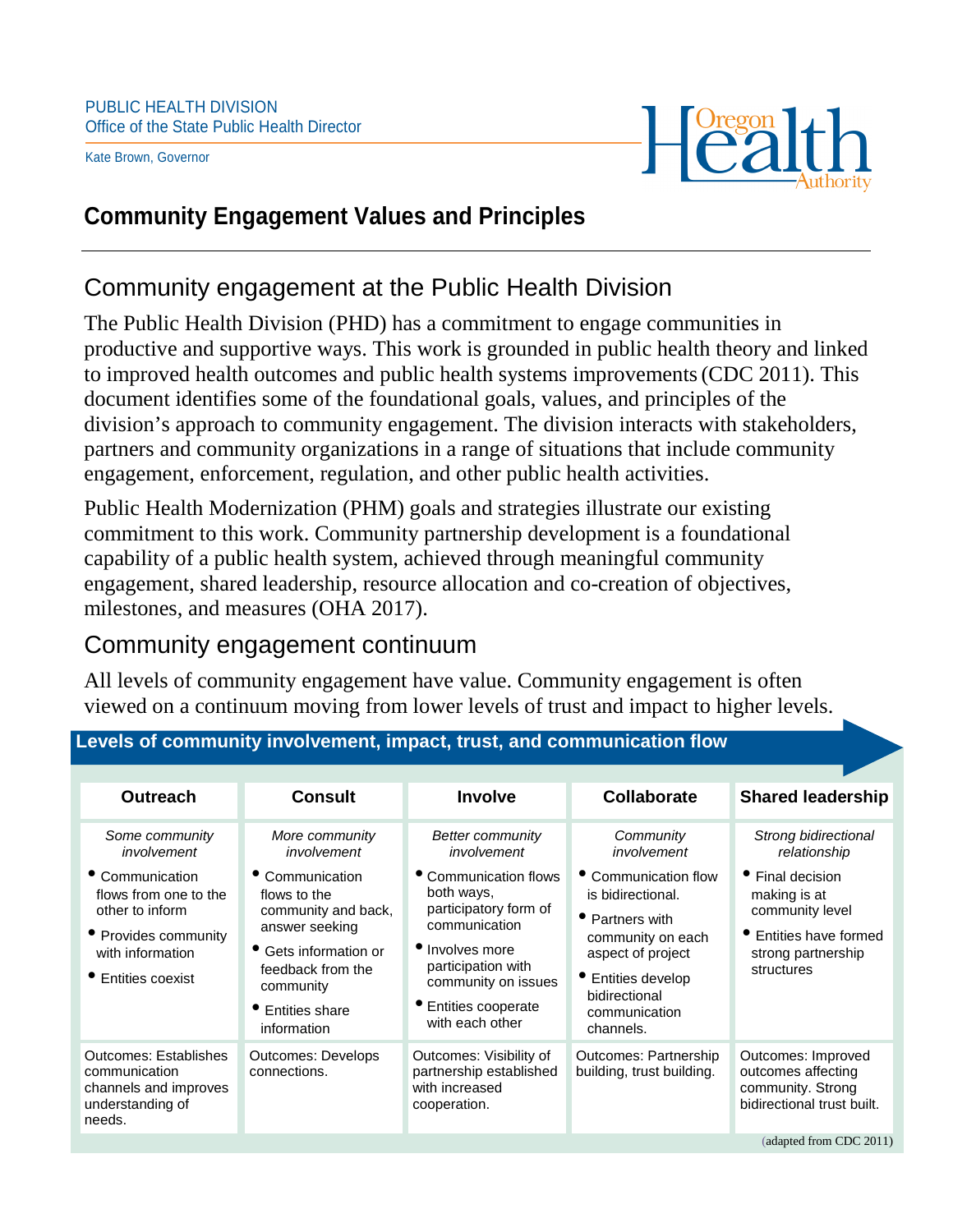We cannot start at the highest level; we must work across the continuum by investing in outreach and consultation to build relationships that require trust: involvement, collaboration and shared leadership. Shared leadership is not always the goal. We strive to engage partners who share leadership with us where we can.

# Values and principles of community engagement

Community engagement must be genuine to support the relationships we build. Interactions should take history into account, honor and prioritize community experience and be respectful. We should:

- Acknowledge there are institutional, systemic and structural barriers that perpetuate inequity that have silenced the voices of communities over time.
- Commit to partnership in the co-creation and co-ownership of solutions with communities disproportionately affected by health issues so they can actively participate in planning, implementation, evaluation, and funding opportunities to address their needs (CO 2017).
- Recognize community-engaged health improvement is a long-term, evolving process.
- Engage with communities through deliberate, structured processes defined by best practices.
- Make it easier for communities to engage with public health by intentionally coordinating activities through internal staff engagement.

## What is community engagement?

Community engagement is the development of long-term, evolving relationships with community partners. From these relationships, PHD would identify those experiencing health inequities, engage those communities in state and local government and earn and maintain the trust of community residents. Our aim is to engage residents at a grassroots<sup>1</sup> level by working toward common goals and ensuring mutual benefits (OHA 2017).

| <b>Community engagement is</b>                                                | <b>Community engagement is not</b>   |
|-------------------------------------------------------------------------------|--------------------------------------|
| A shared-leadership approach where communities are involved and actively      | Uninformed by feedback to determine  |
| engaged in the decision-making process from the beginning. Their values,      | policies and practices that work for |
| strengths, resources, and input shape the work that will affect their health. | affected communities.                |
| Multi-directional and mutually-beneficial: A two-way exchange of information, | One-sided or draws resources from    |
| ideas and resources. This is a collaborative effort between communities and   | community members without benefit to |
| public health staff.                                                          | them.                                |
|                                                                               | Continued on next page               |

<sup>1</sup> Our definition of grassroots: initiatives, groups or organizations that are led and developed by people in a given region or community. Grassroots movements and organizations use collective action from the local level to effect change at the local, regional, or national level